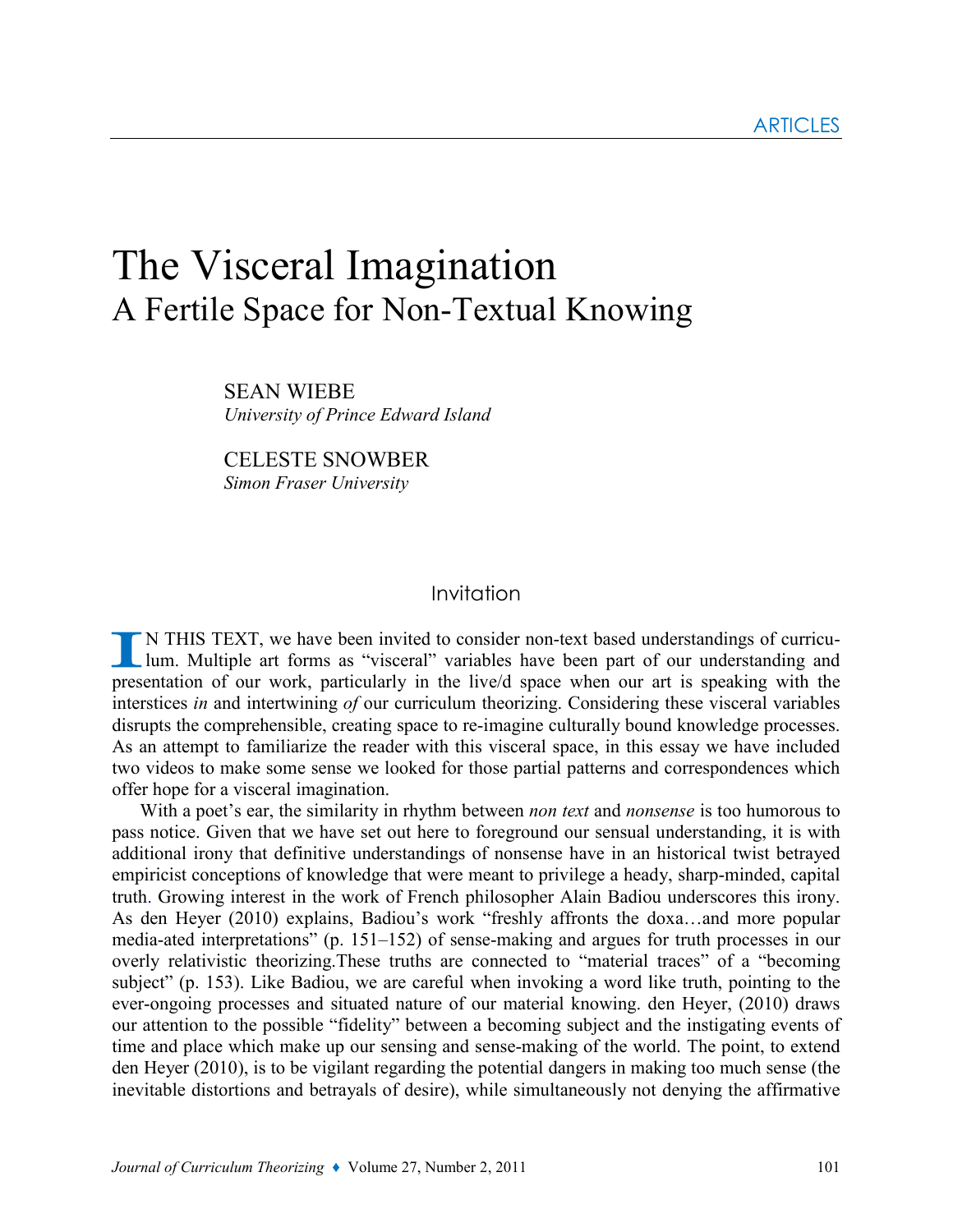of our sensuality. Something akin to Badiou's notion of an "encounter" we thus arrive in this moment *with* sense, in sensuality, and partly incensed to deeply, politically, and personally investigate a fertile space for understanding non-textual understanding. In Lacanian terms, the non-textual endeavour is one of getting beyond the imaginary.

Gallop (1985) rightly notes the implied dualistic pitfalls that arise in expending effort to get beyond the imaginary to the symbolic. The non text/text dyad if treated conceptually as the traditional axis of X and Y leaves one in a curricular quagmire. Gallop (1985) writes: "[T]o accede to the symbolic and vigilantly to resist the imaginary is mired in the imaginary" (p. 60). We propose that getting beyond the imaginary (Gallop, 1985, p. 59), when it comes to pushing the conceptual boundaries of how curriculum can be felt deeply with the senses, is not so much a pragmatic, or even a critical imperative, but a willed energy to live differently, to live in ways that exceed present limitations.

How often, however, is this energy expended within limitations that appear so fundamental to the educational process? So much so, for example, that even the good intention exposing those limitations (early work in critical pedagogy comes to mind), further subjects our being-deeplyhuman *in our senses* to a straight jacket of controlled experience. De Lissovoy (2010) explains that the current educational emphasis on critique oversimplifies "the central route to liberation" (p. 208) and makes human beings subject to further power by defining them within "particular forms of reason" (p. 208). De Lissovoy (2010) argues that "to create a human situation—and discover a moment of human being—is to challenge the essence of power" (p. 208). Feeling the import of Badiou, Gallop, and De Lissovoy, we arrive here with our sensuality and an awareness that it will be the mode of our sense-making.

I (Celeste) have spent many years researching, writing and teaching from and with the senses in connection to embodied knowing (Snowber, 2002, 2004, 2005, 2007, 2010). We have been fortunate within the field of Curriculum Studies, which has roots in phenomenological ways of being, that there is room for a continued discourse and history of connections to the body and knowing. This history continues to forge bodily connections to the importance of being what I call "embodied intellectuals," and curriculum scholars have a continued legacy to forge these intersections with depth and wonder (Blumenfeld-Jones, 2004, 2006; Cancienne 2001, 2003, 2008; Lloyd & Smith, 2006; Springgay, 2004, 2008; Springgay & Freedman, 2007; Milloy, 2007, Smith, 2006, 2007). Bodily ways of perceiving the world and expression are central to the graduate course I teach on "Embodiment and Curriculum Inquiry." Here we not only talk of the body politic and deconstruct the body, culture, and learning, but the class is invited into what it means to write from feeling and tasting a strawberry, or walking in silence in the damp cool earth, or what the water says to us when we kayak, or how our writing can come alive after we dance. This opens up the space for the visceral imagination, and in this place wonder is born.

Leggo (2005) speaks vibrantly of the poetic as a pause and provocation for wonder. It is a combination of his call to live poetically (Leggo, 2005) and Greene's (1995) imperative of foregrounding the imagination, that we together turn to the poetry in our lives that is our lives so that we might get beyond the imaginary by living in it. Gallop (1985) writes: "[T]he imaginary as the imaginary constitutes the symbolic" (Gallop, 1985, p. 62).

I (Sean) find a similar sense of wonder in the sense-making value poetry, whether as a mode of inquiry, truth-telling, or self-expression, poems speak of our various sensuous connections to the world (Wiebe, 2009, 2010a, 2010b). As an indirect means to representation, poetry relies on both metaphor and metonym, while at the same time not being in opposition to precision, detail, analysis, and other forms of critical investigation. Together we continue to write poetry, to think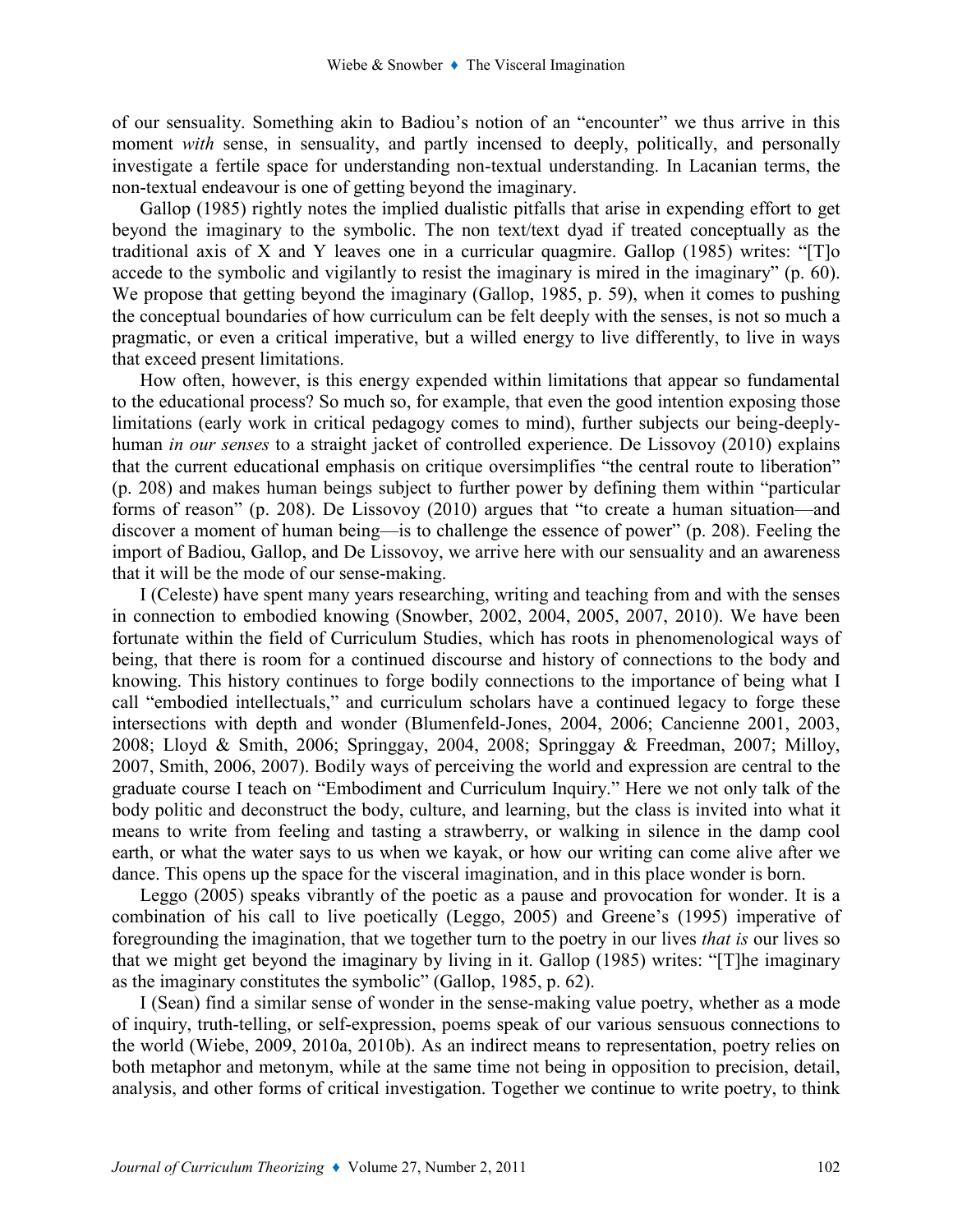and be with poetry, and to sense our environment through poetry because the processes involved bring us closer to the finely nuanced textures of our experience.

#### Body Wise

Wild roses bloomed inside my belly announcing daffodils running down my spine, growing taller, all the same time a heart enlarging to the sky.

Body wise  $-$  the cell's knowing, To dance I break open to being human re/minded – re/bodied to ancient story.

Wisdom of the flesh in the soil of loosening the muscles and joints where light splits from within and a season of spring bursts earth and heaven from the inside out.

Delicious beyond the text: this is the text of the body dancing torsos back to the vowels of the heart and syllables of radiant hips. Pelvic inquiry at its best, dance us back to wonder, and there the truth will be told.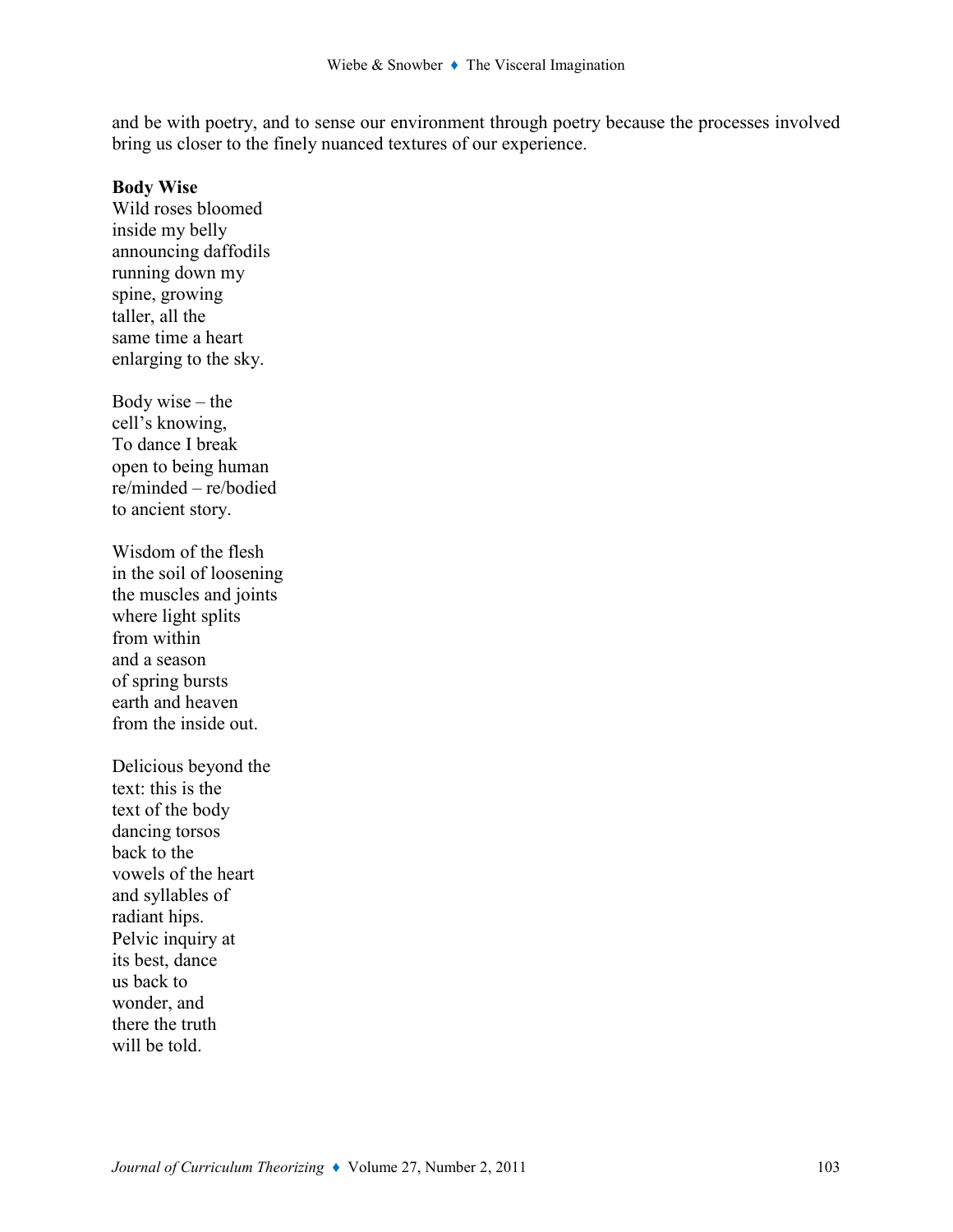#### Personal

It gets to be a darkening stain, our inbox expanding and deepening every day, like a secret that can't be told, but must be told.

There's no end to good companions gone the Facebook route, who post pictures of drunken parties with little captions that signal the move to superficiality.

The deepest horror is the oblivion, that in this steady sound of rain, there is no author to speak of grief or joy, or any need for a reader at all.

For each of us, it is in the processes of what we see in our experiences that both becomes poetry but is our way of being in poetry. Our "seeing" is not a privileging of sight, but a way of saying that we also hear rhythms in the landscapes of our experience; it is the way we return to places and people and moments because of how we remember and are drawn to smell; it is the way we learn to know through touch, all of our senses inherently together, our exploration of what it means to know through and with the body as our sensory relations and interactions weave through, intertwine, and come to form a rich and sensuous fabric of experience.

Curriculum theorists thus do well to consider the senses deeply since we cannot make sense apart from the body. If we truly teach who we are, then it is through our bodies that we are teaching. We don't have bodies, we are bodies. In my graduate education classes (Celeste) we befriend our bodies and learn once again as children the delight of knowledge through our senses. In this safe container, the embodied classroom, we are beckoned to magic, and education that is transformative at the heart. This beckoning of the senses is a call to be present. And when the words come through the body, they announce the bone beauty of having a lived curriculum through the senses.

## Sensuality in Inquiry

**Tides** Swells of navy blue gray ice water unyielding to fullness of brown seaweed. One protruding rock pronounced your tides high I fell in love with your swell a constant presence in girlhood even though I left you Atlantic I have other shores: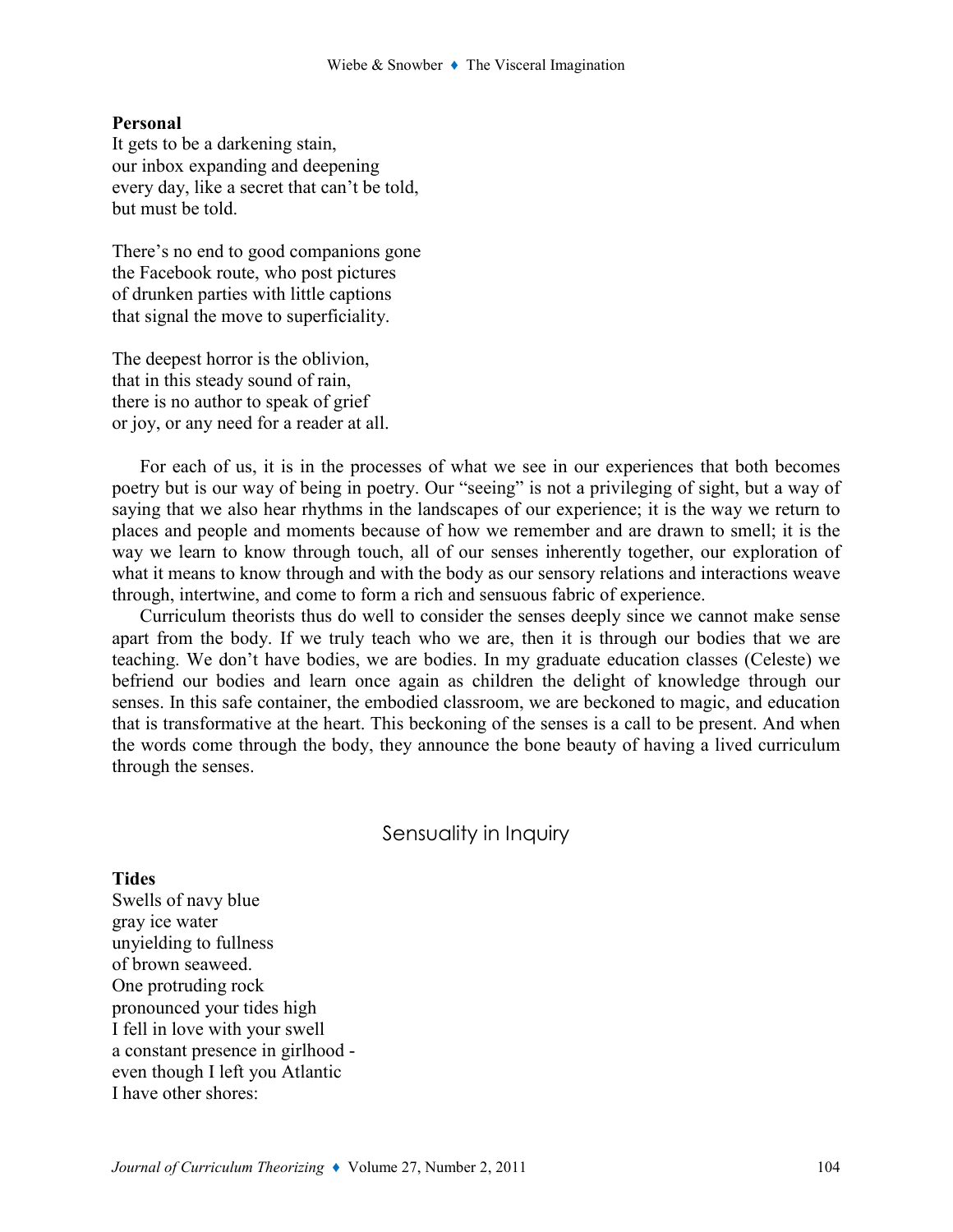Pacific Northwest, Gulf Islands, Burrard Inlet You, cold blue will always be my first love, a tidal lover who shaped me by the wash of your retreating and forwarding. Heart tides pulse with joy and loss. Perhaps it is not high or low tide that is important but the space in between which moves.

The relationship between the inner landscape of our lives and the outer landscape of the natural world continues to be a place of deep curiosity. This inquiry is situated in ocean shores and my poetics and site-specific dance has spilled over to video. Following is "Thirst"—a dance/video collaboration (See http://www.youtube.com/watch?v= CB32cGt0WAk), which explores these intersections of site-specific work with videographer and musician Gary Bandzmer. This is filmed on location in the Oceanside town Nahant, Massachuesetts where I grew up in New England, and becomes a context to explore the knowledge of the senses in its connection to the inner longing of the heart.

## The Sunday Morning after Hurricane Earl

No one cares about the broken branches the assumption being they were old and rotten, there is nothing left but to drag them to the garden shed and buzz them into little pieces with my chainsaw, like the memories that go on rattling in my sleep, loud enough you'd think the choke was left wide open just to spite the neighbours.

It's not unlike the time when the basement flooded, also after a hurricane whose name was just as forgettable and unassuming as Earl, and what kept plaguing me then was a memory of the short spiky-haired girl who'd said yes to a second date until I talked about all the talent in my little finger.

Most of what I said back then would spill out and soak just about anyone who hadn't taken precautions for such a flood. What I needed was a shopvac to suck back my words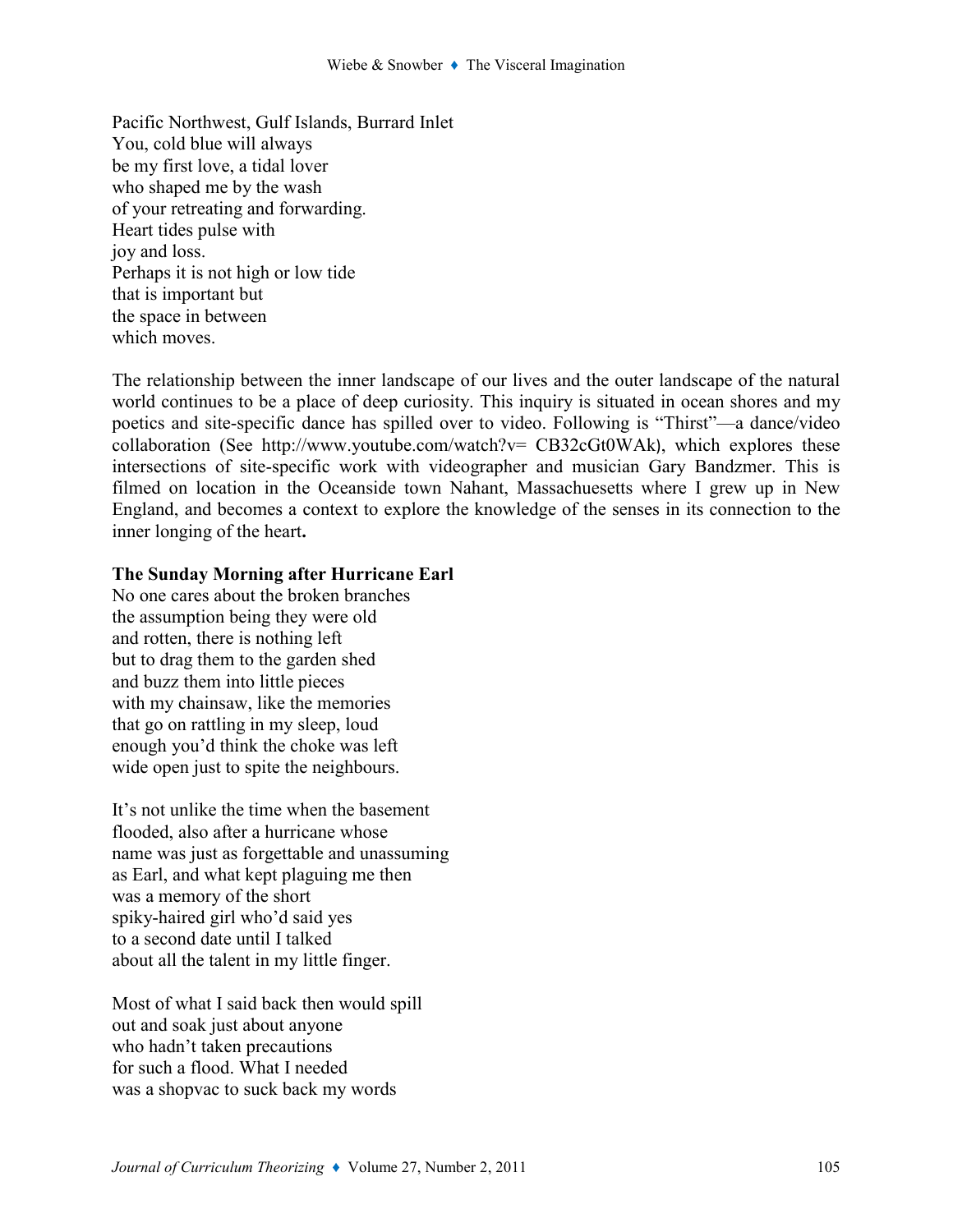before they escaped, a tool so perfect for clearing up the four inches of water in the basement.

I've always admired my father whose had the right tool for any kind of weather. He woke up early enough to repair his dreams, where I'm certain he didn't have to imagine us disappearing into the eye of the storm.

Experienced haiku poet, Philomene Kocher (2009) speaks of her work with the data of life experience. The collection and analysis of this data is "a distillation" and a "connectionbuilding" opportunity. Poetry is particularly suited to our storied lives, to bringing connections into our understandings of those stories. Such "distillations" as Kocher describes, are often born out of discovery, out of keen observation of our moment by moment circumstances. She writes: "I still wondered about the alchemy of turning experience into a poem. I knew that this distillation was a key to discovering the connection-building capacity of haiku" (Kocher, 2009, para. 5). Like many working in poetic inquiry, Kocher (2009) is careful to explain that the process of haiku writing is more than simply understanding, more than sense-making or truth telling. It is those things, but it is also a long lingering with the senses. Juxtaposed with sensory details, such awareness is temporary and fragmented, leaving a trace of felt experience to be connected with one's other life experiences. Understanding thus becomes more alive, itself growing in complex and varied ways. Its process is ever ongoing, and in need of further exploratory and clarifying life data. Kocher (2009) explains: "[A]mbiguity creates a gap between the words of a haiku and…the whole of the experience…In this way, the gap provides both an absence (it does not appear in words) and presence (it is suggested) of connection" (Kocher, 2009, para. 12).

These gaps Kocher refers to are the spaces in between where we are invited to notice the sensuous details of the everyday world where the landscape speaks to us in a language which is rooted in the smell of the earth, the scent of rain and the feeling of our skin. The in between place, the going from here and to there, these places and movements one could say are non/sense—not sensible—for we are in transit, and in transit we are offered the opportunity for the senses to split open and illuminate ways of being which cultivate awe. This is the erotics of the everyday, the engagement with sensuous knowledge (Snowber, 1998).

#### **Distances**

Two months into her absence they start again, whether leaning against the railing, looking out over the Atlantic, or resting, hands folded over the handle of his spade, like morning crows sheen, from an all night rain, there is no ignoring them, on wire, on pole, on branch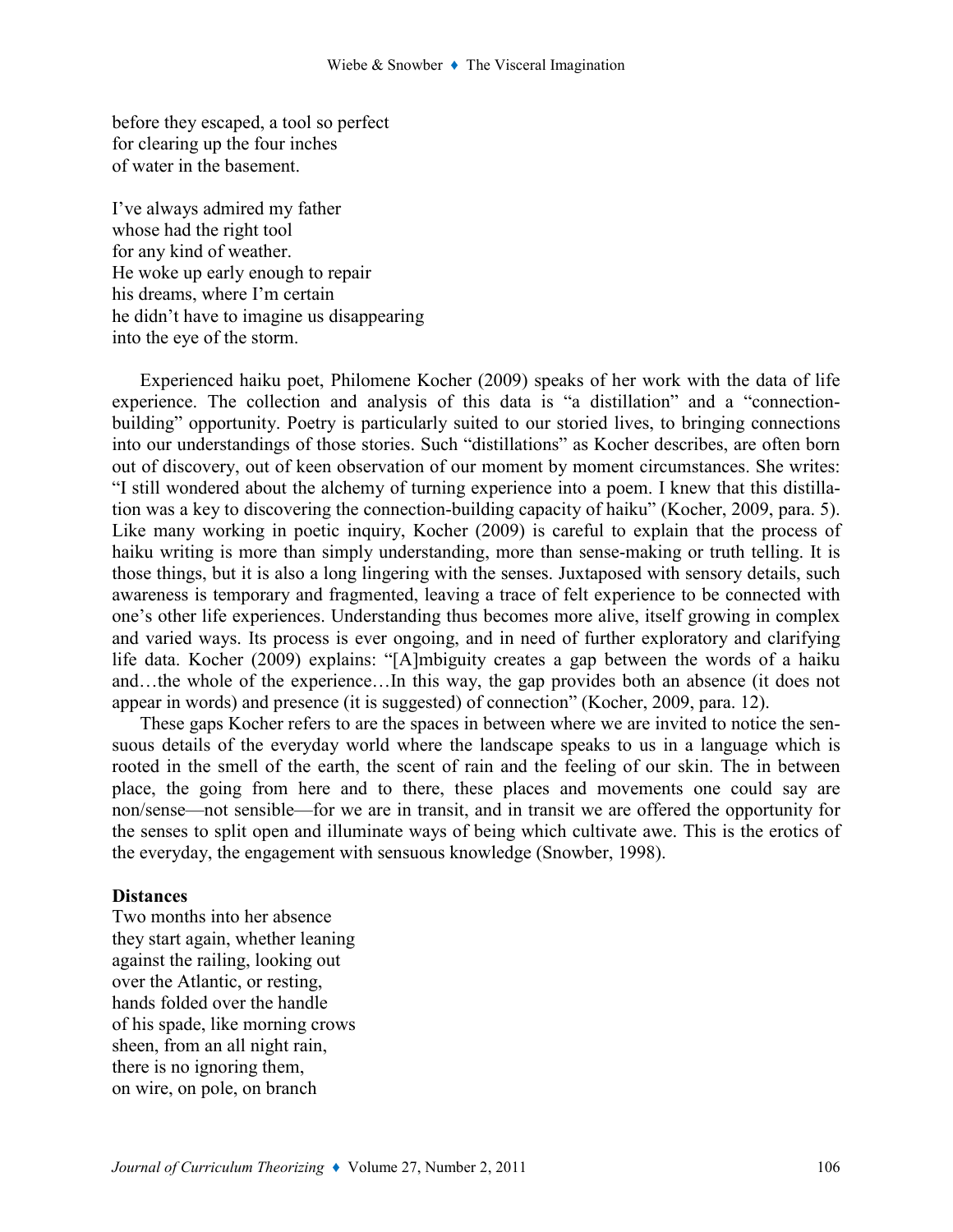on eaves, they wake into every thought and memory, they slip under the day's plans, and add another layer of grief. What he has recognized is brief: Is this the beginning? Or is there yet another depth?

### Rakeless Woman

I am a rakeless woman burgundy and yellow is strewn over bubble concrete driveway unmowed grass clover green laced with flaming blood leaves. I don't have the heart to sweep away nature's collage random art on suburban lawn.

What we interpret from our senses becomes experience in relation to particular places and events. Poetic inquiry usefully considers the shifting and complex details of movement between people and places. What we sense finds pathways, often new ones, to a complicated understanding which is rarely a clear or consistent classification or cause and effect. We believe that feeling our experience is a less pathological, less distanced interaction with our day to day encounters as we struggle to navigate a changing and difficult terrain that is our relationship with our social environment. Our senses are both an interpretive aspect and experiential aspect of daily living, so, for example, it is possible that we come to multiple meanings of home, identity, and the public.

## The Visceral Imagination

#### An Intuitive Scent—The Stew of Our Lives

They cooked with their bodies an intuitive scent in the fingers a little of this, a dash of that they knew just the right amount a cookbook was not meant for the mothers of the old country and many worlds are contained within this old country oceans of cultures and languages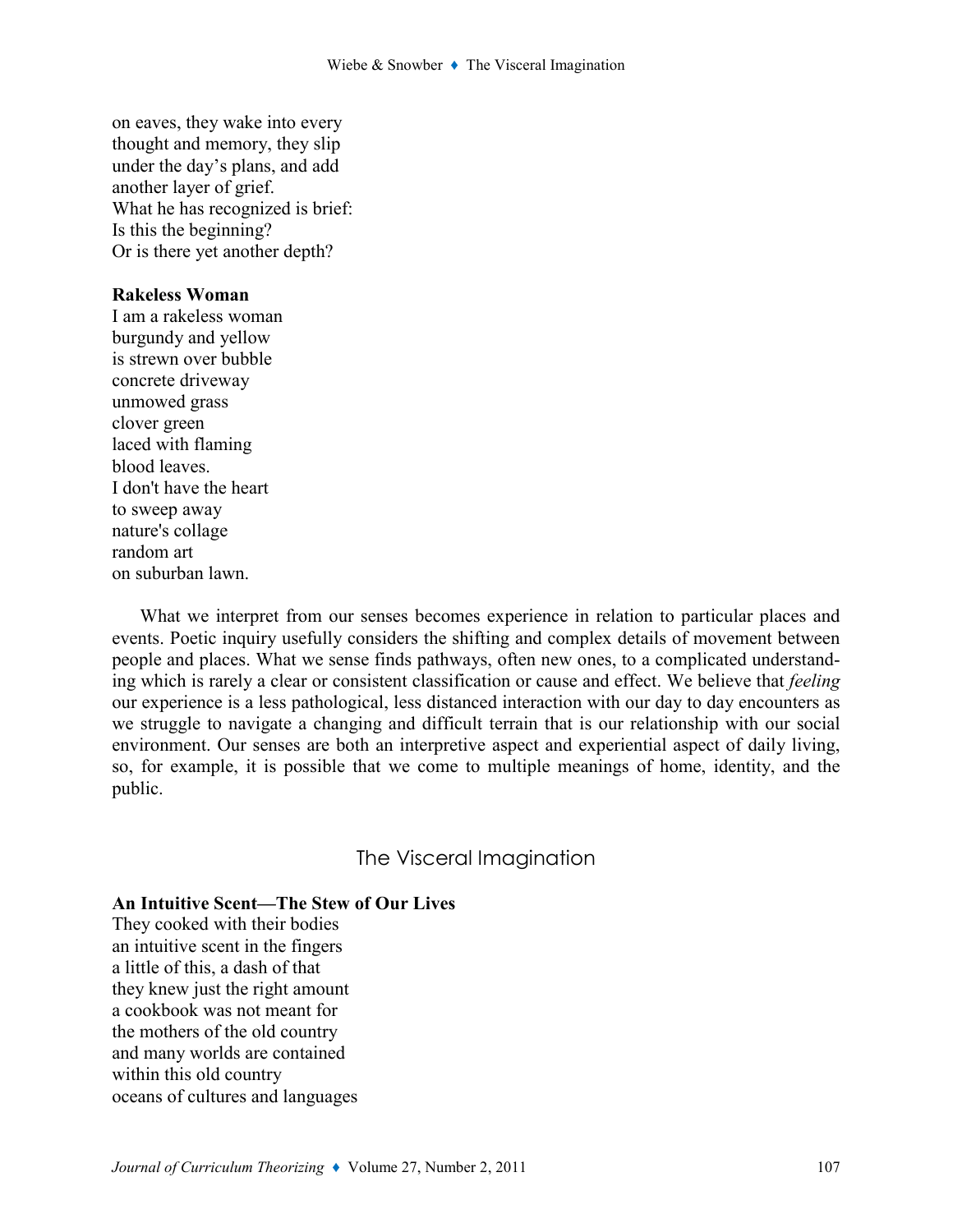but the dialect they all understood was the art of cooking for their families written in the recipe of the heart passed down from generation to generation.

My mother left this earth too early till I cared to archive the past I have been longing for all the flavors of my childhood in my adult life. The parts I remember and the recipes I follow still do not produce the exact combination of food Every Christmas I make the cheese boureg and I come closer to the cheese that melts in my mouth, but I know there is a language of Armenian cooking I have yet to live into.

Until I eat at my friend's Armenian family and the mothers and grandmothers create the flavors, tastes and textures of my youth – pine nuts and lamb, beans and tomato caressed in olive oil, dolma stuffed with filling that was my childhood revisited. I have not stopped thinking of those explosions of beauty bursting inside my palette since I left their home and I am now dreaming of every food that was stuffed in my household growing up – meatballs, peppers, tomatoes, and grapeleaves and I know I am lacking because my own children have not eaten anything stuffed except a bird

Recipes for the life are hidden in the body the knowing of the cells, whether they are meals to eat or wisdom to live by they are stored in the memory and marrow of mouths and tongues, noses and fingers and in these remembrance there is a storehouse of love waiting to be taken bite by bite into the stew of our lives.

The stew of our lives is the ability to live, breathe, and listen to the sensuous world within us and around us. This way of learning through our senses allows us to inhabit the small ordinary details with great import. We see that knowledge is stored in our tissues and marrow, and thus to honor how we were created as humans is to find a myriad of ways to bring the senses to learning. Coming to our senses has more meaning than we can imagine. It is the intuitive scent of our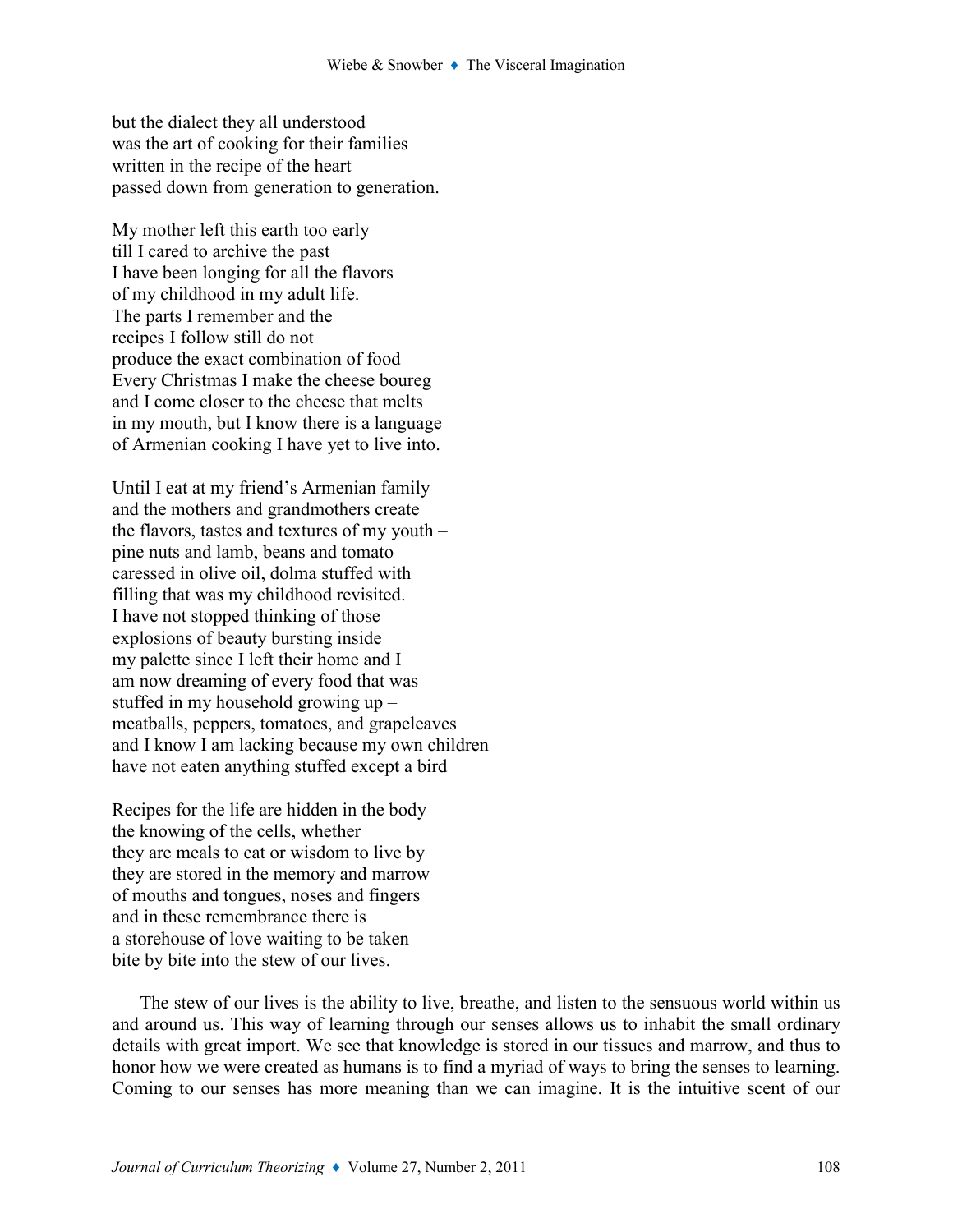lives; the wise body. A curriculum imbued with the senses is smelling out the paths in our lives. It is thinking on our feet and being so present to the bodily nuances within us that we cannot help be ushered into the place of deep aliveness that breathes with touch and smell, sound and sight. We are invited into the beauty of the deep orange of fall, the whispers of spring wind, and the crispness of a cold day. We are not only attuned to the physical weather, but the weather of our inner lives.

Living with and through our senses is the place for us to gently rock into ways of being which call us to attention, to mindful listening. And what we would suggest is that this is a bodyful listening; a listening with our bodies. The call to the poetic beckons us as creatures in this world to listen to all of life as a place for the echoes, silences, yawns and sighs to be a sacred space to embrace the curriculum of life. Our skin has a language unto itself, all we need to do is listen.

### Wittgenstein on Tap: Intoxication in Translation

Not I but the wind that blows through me ~Robert Creeley

With a kind of innocent buoyancy I look out at the yachts on English Bay and try to see myself, arm linked with yours, the energy of the sun on our skin. I wish I had inspiration enough to dream my own body into craft, something like "Raging Beauty," "Just for Pleasure," or "The Breaking Free." When the wind lifts the pages of my notebook like white sails fluttering on the water, I have to remember where I've come from and gone, and should be. Or inspiration enough in economy, then marketing might have chosen me, and I'd have started a brewery to craft the academic taste for wit and hops, whose tavern ballad is fueled in Freudian slips, and grief from the parent's knee. Maybe I could reconceptualize my curriculum of love [or drinking] with *Pinar's Pale Ale?* or buy *Heidegger's* Heineken and discover that the lager is not quite being what it should be. What *does* it mean, "to beer." The relationship between intoxication and translation is (see Derrida) arbitrary and elusive, between words and love, more so. Better sip Lacan's Light slowly, avoid anything bitter or stout.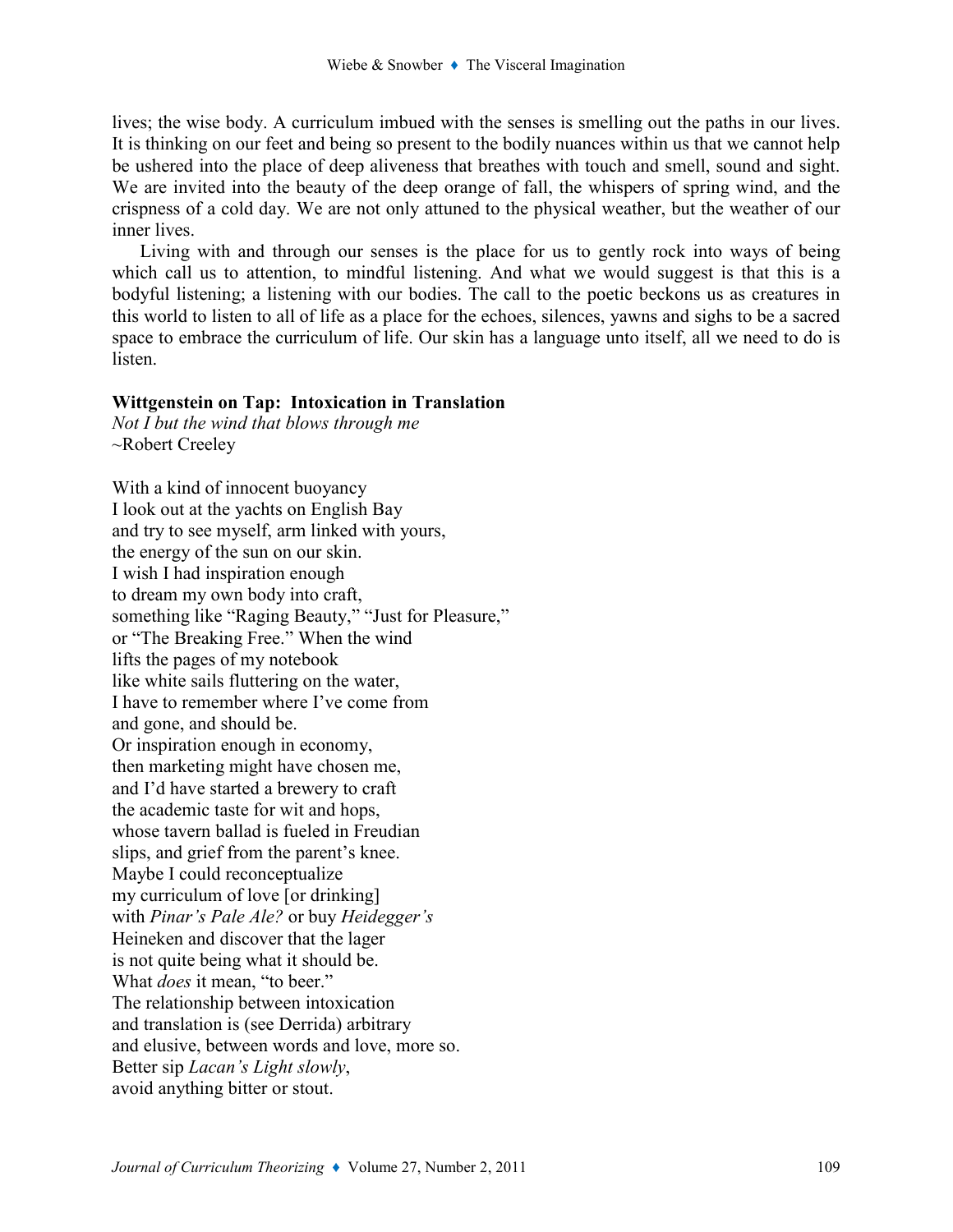A beer in my grasp, not the boat in the harbor, still I cannot find my voice, it turns leeward as words hide inside a labyrinth of whys: why I cannot name my desire in your presence, why paper is nothing like sails at all. http://www.youtube.com/watch?v=uAnbn8JOScg

#### The Jellyfish Cure

Having read recently the tale of a jellyfish that stings on command, I've woken up ungodly early to my National Geographics, and begin to learn all I can about their watery secrets. Not surprisingly, jellyfish are early risers, producing some of the fastest movements in the animal kingdom; their stinging cells discharge in seven hundred nanoseconds and strike with the force of a bullet. If only I could write poetry like the jellyfish, then my poisoned sting, would be a part of the miracle of a natural defense mechanism. It's the white glow that I want most, birthed between those magazine photos. Shaped into the figure of a man, it would pierce all memory beyond the darkest blues, and cast its light against the cold waters of existence. Like sunlight through shutters, this poem is their mystery in the world of my humdrum. If only I could write poetry like the jellyfish, you would still love me, my hand around your waist would feel desire warming the salt of your skin, love's sting measured in nanoseconds.

# With the Senses There is No Conclusion

What is normally focal to us, indeed those things that are common to us, perhaps even that understanding which is most dear, is what needs our ongoing poetic disruption. Along with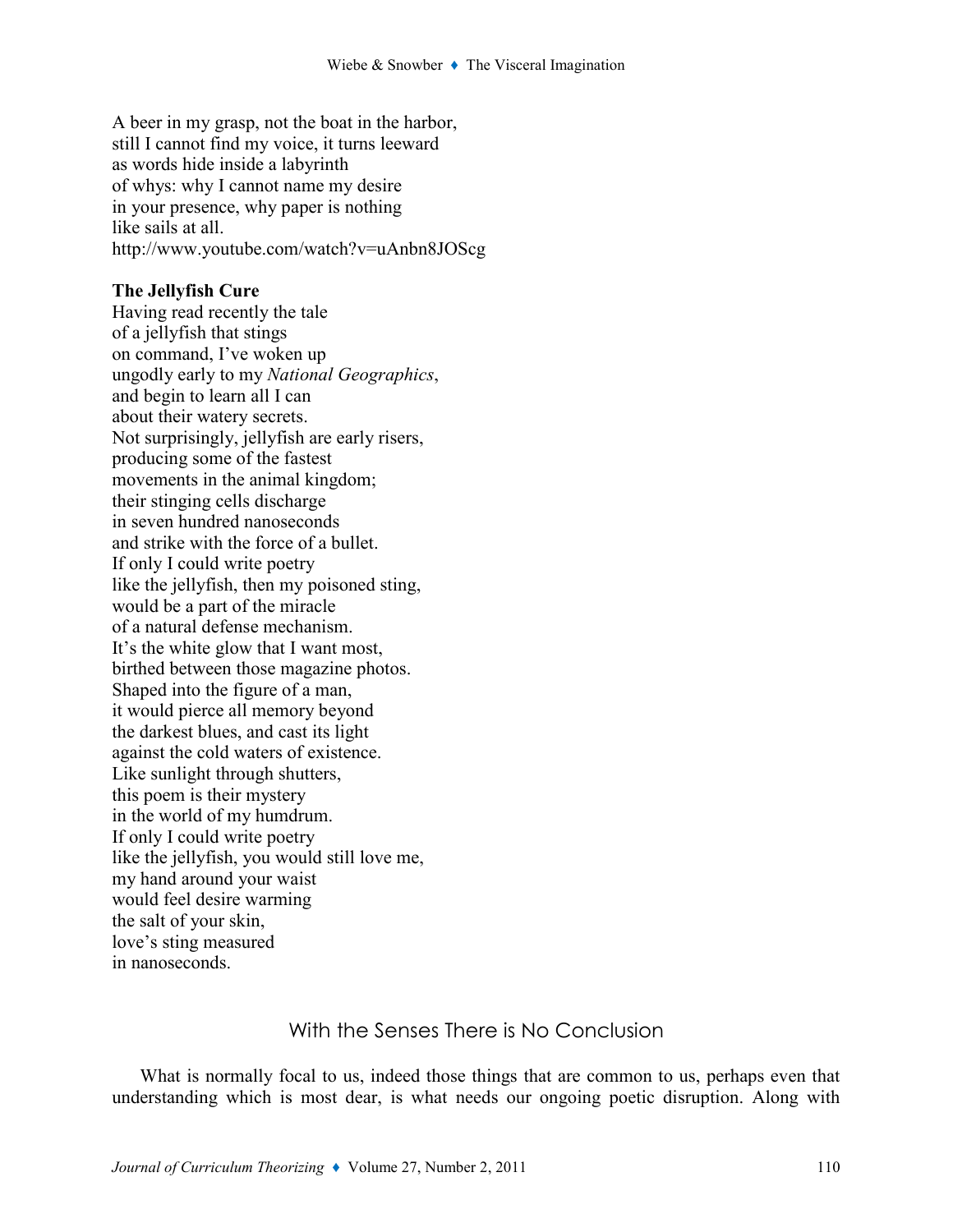Gallop, others in the social sciences have called us to sense-enriched disruption of common experience: To name just a few there is thick description (Geertz, 1994), releasing the imagination (Greene, 1995), embodied knowing (Shapiro, 1999; Bagley & Cancienne, 2002; Bresler, 2004; Snowber, 2005) and complicated conversation (Pinar, 2004). That is, through ongoing articulation of the imaginary we have access to the symbolic, however briefly, and only in glimpses, what Clifford (1986) has called partial truths. Poetic inquiries, along with artsbased/influenced research, because of their deep reliance on and acknowledgement of the senses, help access such glimpses of partial truths. After all, our foremost experience is embodied, as it is through our senses that we come to know, make claims, and represent social phenomenon in curriculum theory.

We began this paper in the fertile space between the sensible and non/sense/able. What is nonsense is to not acknowledge the senses and the sensuous as a place for embodied knowing. Here smells, texture, sight, nuances of bodily language that echo both expanse and contraction locate us in our deep knowing. This is knowledge that turns to wisdom, and works itself out in a lifetime. Our memory is located in our senses, and all one has to do is to re-inhabit a familiar smell of childhood, whether that is an apple tree or an apple pie, or the small of salt or prairie to know a waft of memory breathes once again through the cells. How we make meaning is connected through the sensuous engagement with the natural world.

We invite you as the reader to delight in the language of your own skin, where the membrane of knowing resides in your cells. Here is a lifetime of wisdom, waiting to be tapped and honored for here is the lived curriculum of the senses. As humans we have been given the birthright of being a sensual people, a people with sense, and a world filled with the songs and smells of the earth. Let us reclaim our ancient knowing and call forth the poetic in each small breath.

## About the Authors

Sean Wiebe is an assistant professor of education at the University of Prince Edward Island. His research explores issues in writing pedagogy, autobiography, teacher narratives, and artsbased methodologies. He is currently working on a two year project conducting research on poets' pedagogies and alternative forms of knowing.

Celeste Snowber, Ph.D. is a dancer, writer/poet and educator, who is an Associate Professor in the area of Arts Education at Simon Fraser University. She has published widely in essays and books in the area of embodiment, and continues to create site-specific performance in connection to the natural world.

## **REFERENCES**

Bagley, C. & Cancienne, M. B. (Eds.). (2002). Dancing the data. New York: Peter Lang.

Blumenfeld-Jones, D. S. (2004). Dance curriculum then and now: A critical hermeneutic analysis In W. Reynolds, & J. Webber (Eds.), *Expanding curriculum theory: Dis/positions and lines* of flight (pp. 125–154). Mahwah, NJ: Lawrence Erlbaum Associates.

Blumenfeld-Jones, D. (2006). Aesthetic consciousness and dance curriculum: Liberation possibilities for inner city schools. In J. Kincheloe, K. Rose, K. Hayes, & P. M. Anderson (Eds.),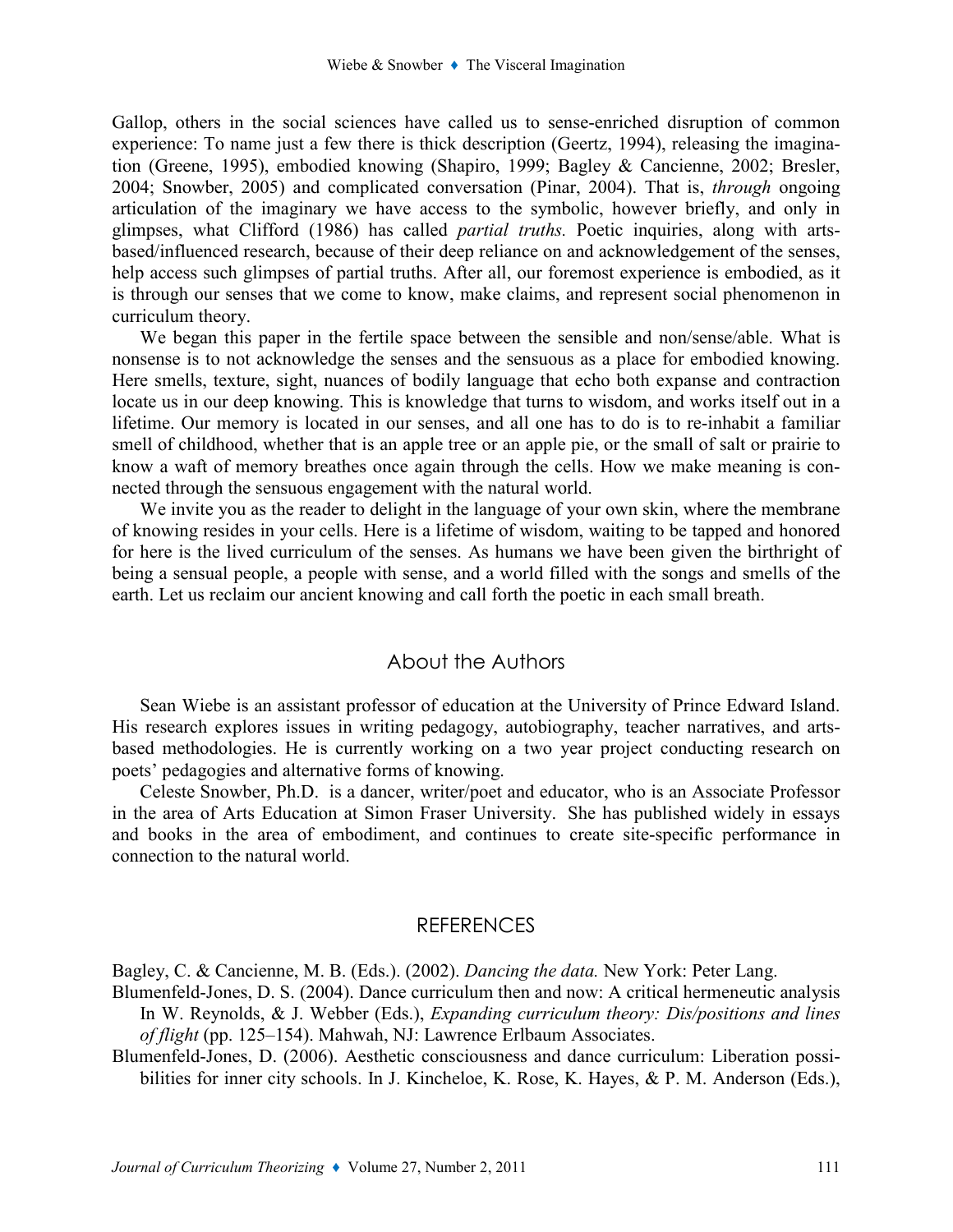The Praeger handbook of urban education (pp. 508–517). Westport, Conn: Greenwood Press.

- Bresler, L. (Ed.). (2004). Knowing bodies, moving minds: Towards embodied teaching and learning. Dordrecht, The Netherlands: Kluwer Academic Publishers.
- Cancienne, M. B., & Megibow, A. (2001). The story of Anne: Movement as educative text. The Journal of Curriculum Theorizing, 17(2), 61–72.
- Cancienne, M. B., & Snowber, C. (2003). Writing rhythm: Movement as method. Qualitative Inquiry, 9(2), 237–253.
- Cancienne, M. B. (2008). From research analysis to performance: The choreographic process. In J. G. Knowles, & A. Cole (Eds.), The handbook of the arts in qualitative research: Perspectives, methodologies, examples, and issues (pp. 397–406). Thousand Oaks: Sage Publications.
- Clifford, J. (1986). Introduction: Partial truths. In J. Clifford, & G. E. Marcus (Eds.), Writing culture: The poetics and politics of ethnography (pp.1–27). Los Angeles, CA: University of California Press.
- den Heyer, K. (2010). Introduction to special issue: Alain Badiou: 'Becoming subject' to education. Educational Philosophy and Theory, 42(2), 152–158.
- De Lissovoy, N. (2010). Rethinking education and emancipation: Being, teaching, and power. Harvard Educational Review, 80(2), 203–220.
- Gallop, J. (1985). Reading Lacan. Ithaca, NY: Cornell University Press.
- Geertz, C. (1994). Thick description: Toward an interpretive theory of culture. In M. Martin, & L. C. McIntyre (Eds.), Readings in the philosophy of social science (pp. 213–233). Cambridge, MA: MIT Press.
- Greene, M. (1995). Releasing the imagination. San Francisco, CA: Jossey-Bass.
- Kocher, P. (2009). Inviting connection through the gap in haiku. Language and Literacy: A Canadian Educational E-journal, 11(1). Retrieved from http://www.langandlit.ualberta.ca/ Spring2009/Kocher.htm
- Leggo, C. (2005). Pedagogy of the heart: Ruminations on living poetically. The Journal of Educational Thought. 39(2), 175–195.
- Lloyd, R. J., & Smith, S. J. (2006). Motion-sensitive phenomenology. In K. Tobin, & J. Kincheloe (Eds.), *Doing educational research: A handbook* (pp. 289–309). Boston, MA: Sense Publishers.
- Milloy, J. (2007) "Gesture of absence: Eros of writing" Janus Head, 8(2), 545–552.
- Pinar, W. F. (2004). What is curriculum theory? Mahwah, NJ: Lawrence Erlbaum.
- Shapiro, S. (1999). Pedagogy and the politics of the body: A critical praxis. New York: Garland.
- Smith, S. L. (2006). Gestures, landscape and embrace: A phenomenological analysis of elemental motions, The Indo-Pacific Journal of Phenomenology,  $6(1)$ , 1–10. Retrieved from http:// www.ipjp.org/index.php?option=com\_jdownloads&Itemid=25&view=view.download&catid  $=12$ &cid=66
- Smith, S. J. (2007). The first rush of movement: A phenomenological preface to movement Education. Phenomenology and Practice, 1(1), Retrieved from http://www.phandpr.org/ index.php/pandp/article/view/3/47
- Snowber, C. N. (1998). Cultivating a poetics of embodiment: An erotics of the everyday. Unpublished doctoral dissertation, Simon Fraser University, Burnaby, BC, Canada.
- Snowber, C. (2002). Bodydance: Fleshing soulful inquiry through improvisation. In C. Bagley, & M. B. Cancienne (Eds.), Dancing the data (pp. 20–33). New York: Peter Lang.